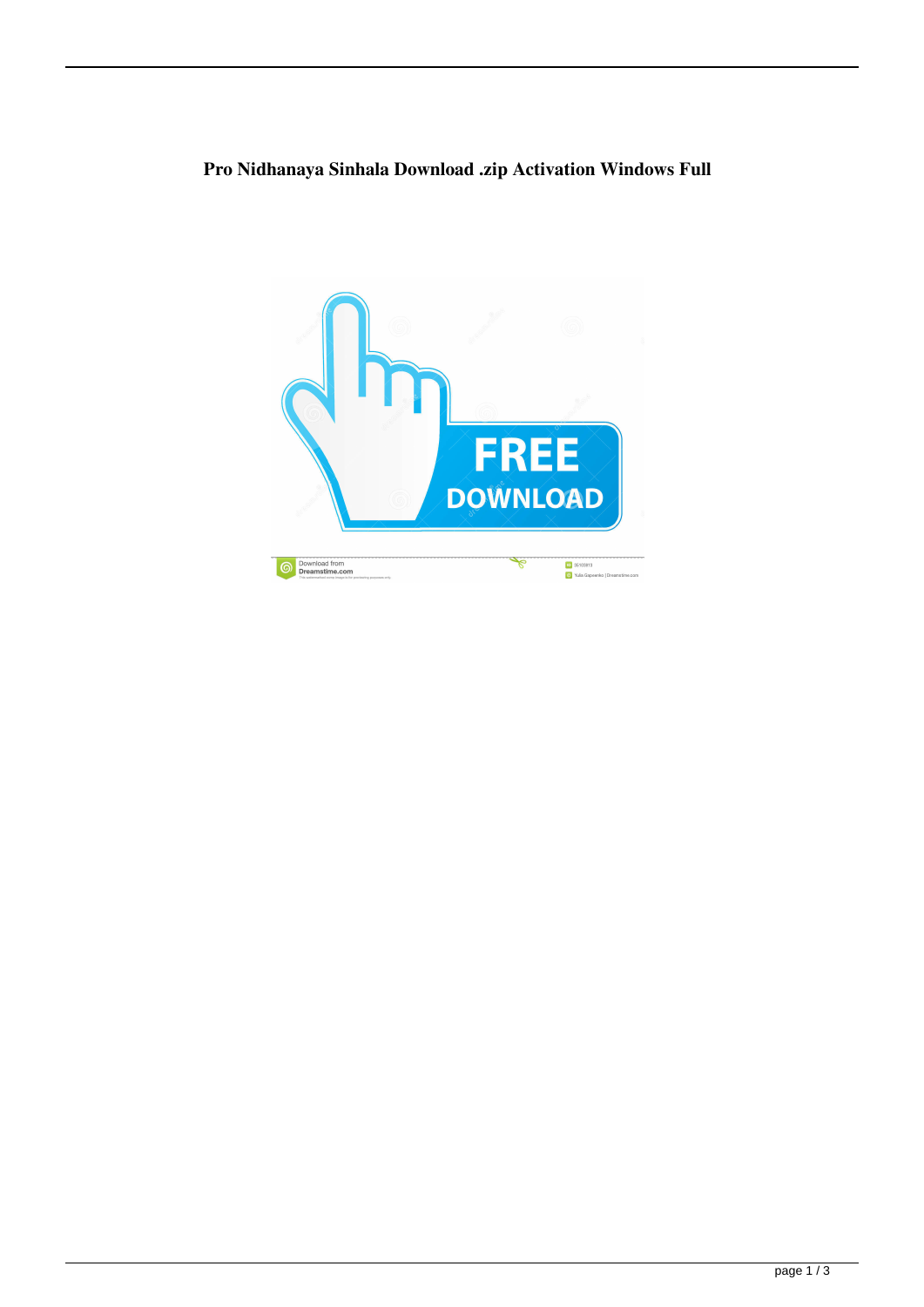Sri Lankan Bollywood movies Sri Lankan cinema produced many Bollywood movies in the early 1980s. නිධානය-Nidhanaya Sinhala Movie (1972) - Dr. Lester James Peries - Director. Film based on a short story written by G.B.Senanayake in one of the few novels written in the 19th century. නිධානය-Nidhanaya Sinhala Movie (1972) - Dr. Lester James Peries - Director. Film based on a short story written by G.B.Senanayake in one of the few novels written in the 19th century. Sri Lanka Box Office (SLBOC) is a record of Sri Lankan movie box office from 1990 to present. සීමාලිය-Sudan Gayana Sinhala Movie (1981) - දැන්මතාවක් කරපා දරලාපනාව වරණය (එකඩින් එකපලා දරලා කිරීමට තීරු දෙකෙන් සැකසුමක් කරපා දරලා කිරිීමට දකෙනේ සැකස�